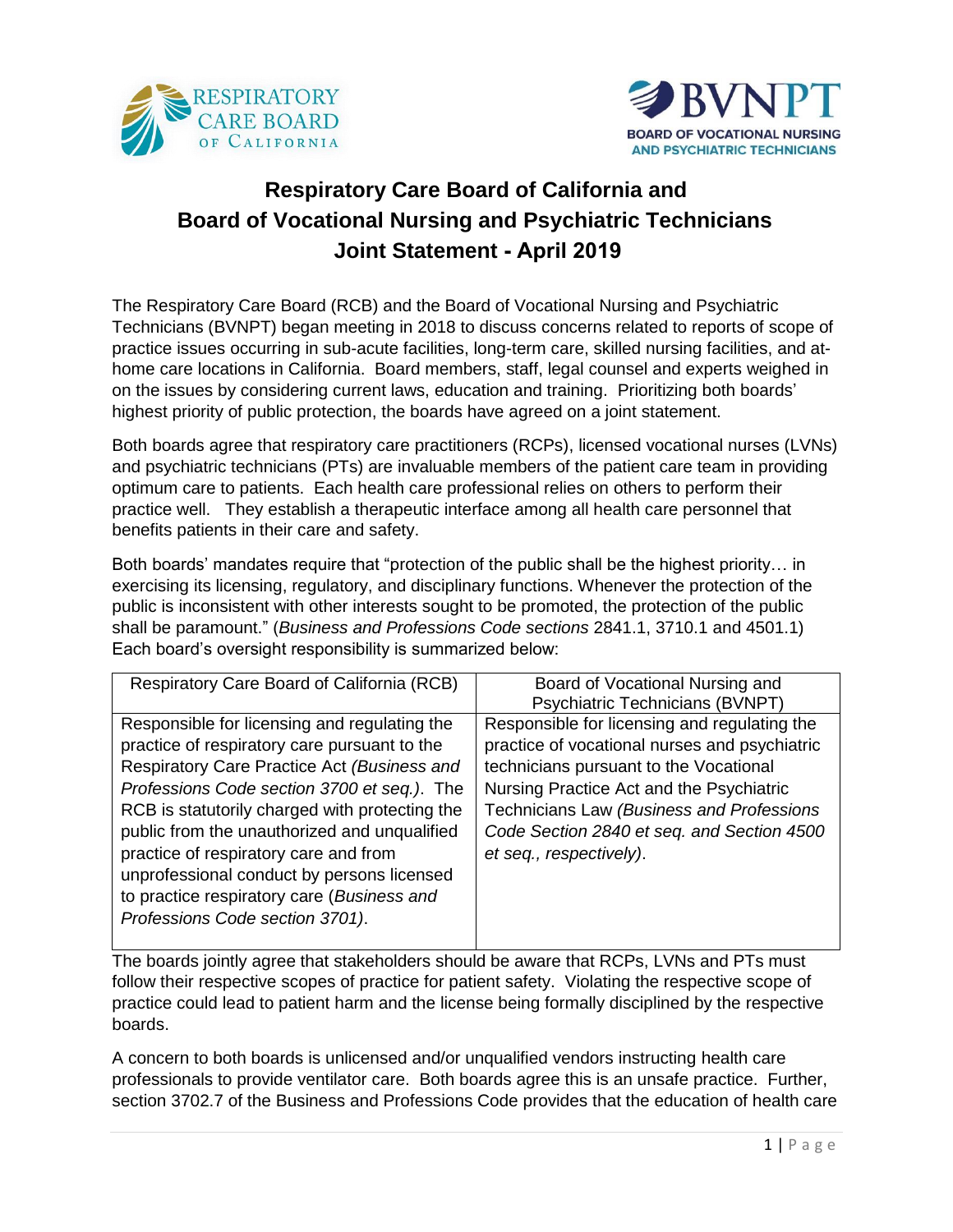professionals about respiratory care, including clinical instruction and the operation or application of respiratory care equipment and appliances is within the respiratory care scope of practice and would require licensure as an RCP.

Given that numerous patients admitted to sub-acute facilities, long-term care, skilled nursing facilities, and at-home care locations require respiratory care, with some dependent upon ventilators to sustain life, and given concerns for care that is being provided at some facilities in California, the RCB and the BVNPT issues this joint statement to inform administrators and staff at sub-acute facilities, long-term care, skilled nursing facilities, and at-home care locations on the following issues:

## **PATIENT CARE PRACTICES**

#### **Invasive Mechanical Ventilation**

Invasive mechanical ventilation is a lifesaving intervention for patients with respiratory failure and is at the core of respiratory care practitioners' education, training, and competency testing. Given the clinical knowledge of the hazards, indications, contraindications of mechanical ventilation, and complexity associated with invasive mechanical ventilation, and that extensive and formal education and training is required to provide such care.

|   | Respiratory Care Practitioners are authorized to<br>provide the following types of care (LVNs and PTs<br>are not authorized to provide this care): |           | Licensed Vocational Nurses and Psychiatric<br>Technicians role in patient care: |
|---|----------------------------------------------------------------------------------------------------------------------------------------------------|-----------|---------------------------------------------------------------------------------|
|   | Changing any setting on a ventilator, with or                                                                                                      |           | The LVN and PT are authorized to provide care to                                |
|   | without a physician's order.                                                                                                                       |           | the patient receiving invasive mechanical                                       |
| ٠ | Routine and/or emergent changing inner                                                                                                             |           | ventilation when the care is <b>not</b> specifically                            |
|   | and/or outer cannulas.                                                                                                                             |           | related to the mechanical ventilation but is within                             |
|   | Reconfiguring or changing aerosol or                                                                                                               |           | the LVN or PT's scope of practice. That care                                    |
|   | ventilator circuits.                                                                                                                               |           | includes but is not limited to:                                                 |
|   | Manipulating ventilator breathing circuits<br>including disconnecting or reconnecting the                                                          | $\bullet$ | Basic Assessment (data gathering) of total<br>patient.                          |
|   | circuit, for any purpose, including, but not                                                                                                       | $\bullet$ | Administration of ordered medications that do                                   |
|   | limited to administering bronchodilator or                                                                                                         |           | not require manipulation of the mechanical                                      |
|   | nebulizer treatments.                                                                                                                              |           | ventilator.                                                                     |
| ٠ | Troubleshooting artificial airway problems and                                                                                                     | $\bullet$ | Provision of ordered treatments.                                                |
|   | ventilator-related controls and alarms.                                                                                                            | $\bullet$ | Hygiene care.                                                                   |
| ٠ | Assessment of a patient's response to                                                                                                              | $\bullet$ | Comfort care.                                                                   |
|   | ventilator adjustments or current settings.                                                                                                        | $\bullet$ | Patient and family education.                                                   |
| ٠ | Assessment for the placement and/or                                                                                                                | $\bullet$ | LVNs and PTs are not responsible for                                            |
|   | placement of a speaking valve or trach                                                                                                             |           | ensuring the security of the artificial airway                                  |
|   | plugging.                                                                                                                                          |           | and related functionality of the ventilator                                     |
| ٠ | Transporting patients intra or inter facility to                                                                                                   |           | before, during and after transport. However,                                    |
|   | daily activities and/or scheduled shower days.                                                                                                     |           | LVNs and PTs can go as part of the team, but                                    |
|   |                                                                                                                                                    |           | they are not responsible for the ventilator or                                  |
|   |                                                                                                                                                    |           | related care.                                                                   |
|   |                                                                                                                                                    |           |                                                                                 |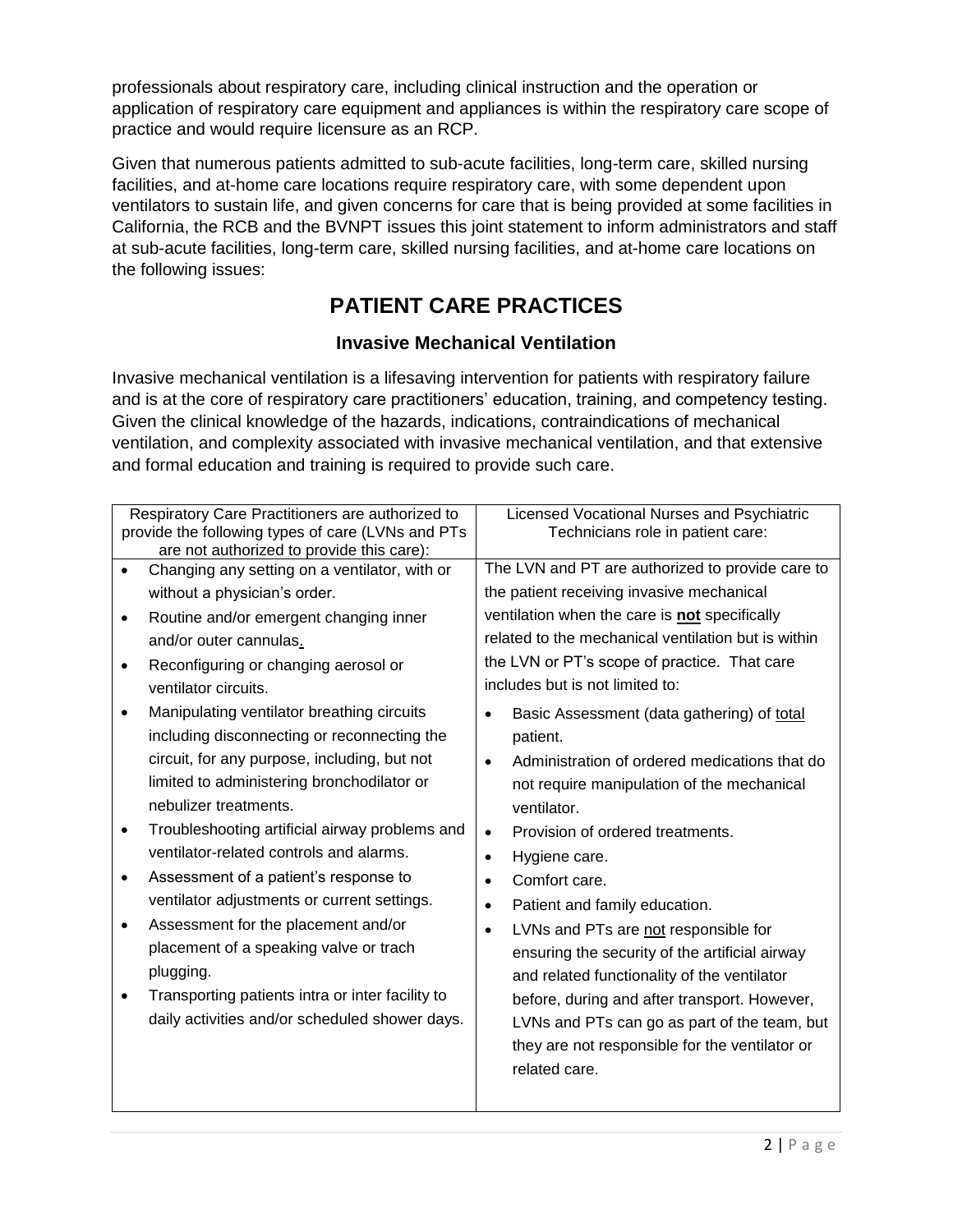## **CARE/TREATMENT PLANS**

| <b>Respiratory Care Practitioner</b>                                                                                                                                                                                     | Licensed Vocational Nurses and                                                                                                                                                                                                                                        |
|--------------------------------------------------------------------------------------------------------------------------------------------------------------------------------------------------------------------------|-----------------------------------------------------------------------------------------------------------------------------------------------------------------------------------------------------------------------------------------------------------------------|
|                                                                                                                                                                                                                          | <b>Psychiatric Technicians</b>                                                                                                                                                                                                                                        |
| Recommend appropriate respiratory care<br>intervention/s, and manage, or modify, respiratory<br>care interventions based on the patient's<br>response to therapy and written protocols<br>approved by the medical staff. | Contribute data to the registered nurse needed for<br>the evaluation process. However, LVNs and PTs<br>cannot make clinical diagnosis of the patient's<br>respiratory condition, and/or make respiratory<br>care recommendations based on their clinical<br>findings. |

Both boards recognize that working titles using any derivative or synonymous meaning of the word "respiratory" for LVNs and PTs is prohibited. This includes but is not limited to: Respiratory Aide, Respiratory Nurse, Inhalation Nurse, etc.

### **Scope of Practice Questions and Information**

Both Boards prefer written inquiries to ensure accurate and complete responses. Phone calls are accepted, and you will be requested to submit the inquiry in writing. Responses to written inquiries may take up to five business days depending on the complexity of the question.

| <b>Respiratory Care Board</b>                                                                               | Board of Vocational Nursing and Psychiatric<br><b>Technicians</b>                   |
|-------------------------------------------------------------------------------------------------------------|-------------------------------------------------------------------------------------|
| E-mail: rcbinfo@dca.ca.gov<br>Telephone: 916.999.2190<br>Toll-free: 866-375-0386<br>Website: www.rcb.ca.gov | Email: bynpt.sop@dca.ca.gov<br>Telephone: 916.263.7843<br>Website: www.bvnpt.ca.gov |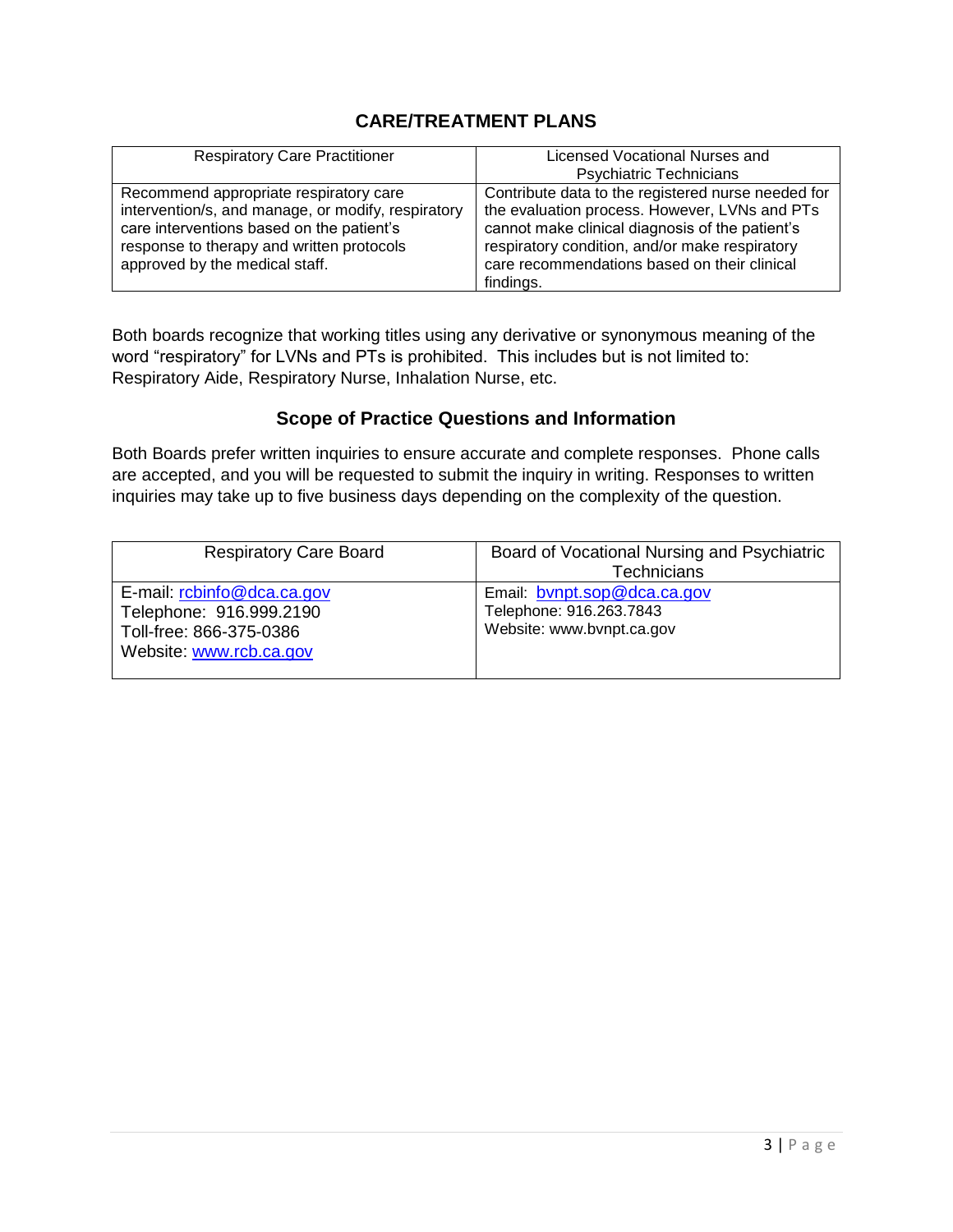



## **FACT SHEET**

Given that numerous patients admitted to sub-acute facilities, long-term care, skilled nursing facilities, and athome care locations require respiratory care, with some dependent upon ventilators to sustain life, and given concerns for care that is being provided at some facilities in California, the RCB and the BVNPT issues this joint statement to inform administrators and staff at sub-acute facilities, long-term care, skilled nursing facilities, and at-home care locations on the following issues:

## **PATIENT CARE PRACTICES**

#### **Invasive Mechanical Ventilation**

Invasive mechanical ventilation is a lifesaving intervention for patients with respiratory failure and is at the core of respiratory care practitioners' education, training, and competency testing. Given the clinical knowledge of the hazards, indications, contraindications of mechanical ventilation, and complexity associated with invasive mechanical ventilation, and that extensive and formal education and training is required to provide such care.

| Respiratory Care Practitioners are authorized to<br>provide the following types of care (LVNs and                                                                                                                                                                                                                                                                                                                                                                                                                                                                                                                                                                                                                                                                                                                                                                                                                                     | Licensed Vocational Nurses and Psychiatric Technicians role in<br>patient care:                                                                                                                                                                                                                                                                                                                                                                                                                                                                                                                                                                                                                                                                                                                                                                                                                                                                         |
|---------------------------------------------------------------------------------------------------------------------------------------------------------------------------------------------------------------------------------------------------------------------------------------------------------------------------------------------------------------------------------------------------------------------------------------------------------------------------------------------------------------------------------------------------------------------------------------------------------------------------------------------------------------------------------------------------------------------------------------------------------------------------------------------------------------------------------------------------------------------------------------------------------------------------------------|---------------------------------------------------------------------------------------------------------------------------------------------------------------------------------------------------------------------------------------------------------------------------------------------------------------------------------------------------------------------------------------------------------------------------------------------------------------------------------------------------------------------------------------------------------------------------------------------------------------------------------------------------------------------------------------------------------------------------------------------------------------------------------------------------------------------------------------------------------------------------------------------------------------------------------------------------------|
| PTs are not authorized to provide this care):<br>Changing any setting on a ventilator, with or<br>$\bullet$<br>without a physician's order.<br>Routine and/or emergent changing inner<br>$\bullet$<br>and/or outer cannulas.<br>Reconfiguring or changing aerosol or<br>$\bullet$<br>ventilator circuits.<br>Manipulating ventilator breathing circuits<br>$\bullet$<br>including disconnecting or reconnecting the<br>circuit, for any purpose, including, but not<br>limited to administering bronchodilator or<br>nebulizer treatments.<br>Troubleshooting artificial airway problems<br>$\bullet$<br>and ventilator-related controls and alarms.<br>Assessment of a patient's response to<br>$\bullet$<br>ventilator adjustments or current settings.<br>Assessment for the placement and/or<br>$\bullet$<br>placement of a speaking valve or trach<br>plugging.<br>Transporting patients intra or inter facility to<br>$\bullet$ | The LVN and PT are authorized to provide care to the patient<br>receiving invasive mechanical ventilation when the care is not<br>specifically related to the mechanical ventilation but is within<br>the LVN or PT's scope of practice. That care includes but is<br>not limited to:<br>Basic Assessment (data gathering) of total patient.<br>٠<br>Administration of ordered medications that do not require<br>$\bullet$<br>manipulation of the mechanical ventilator.<br>Provision of ordered treatments.<br>$\bullet$<br>Hygiene care.<br>$\bullet$<br>Comfort care.<br>$\bullet$<br>Patient and family education.<br>$\bullet$<br>LVNs and PTs are not responsible for ensuring the security<br>$\bullet$<br>of the artificial airway and related functionality of the<br>ventilator before, during and after transport. However,<br>LVNs and PTs can go as part of the team, but they are not<br>responsible for the ventilator or related care. |
| daily activities and/or scheduled shower<br>days.                                                                                                                                                                                                                                                                                                                                                                                                                                                                                                                                                                                                                                                                                                                                                                                                                                                                                     |                                                                                                                                                                                                                                                                                                                                                                                                                                                                                                                                                                                                                                                                                                                                                                                                                                                                                                                                                         |